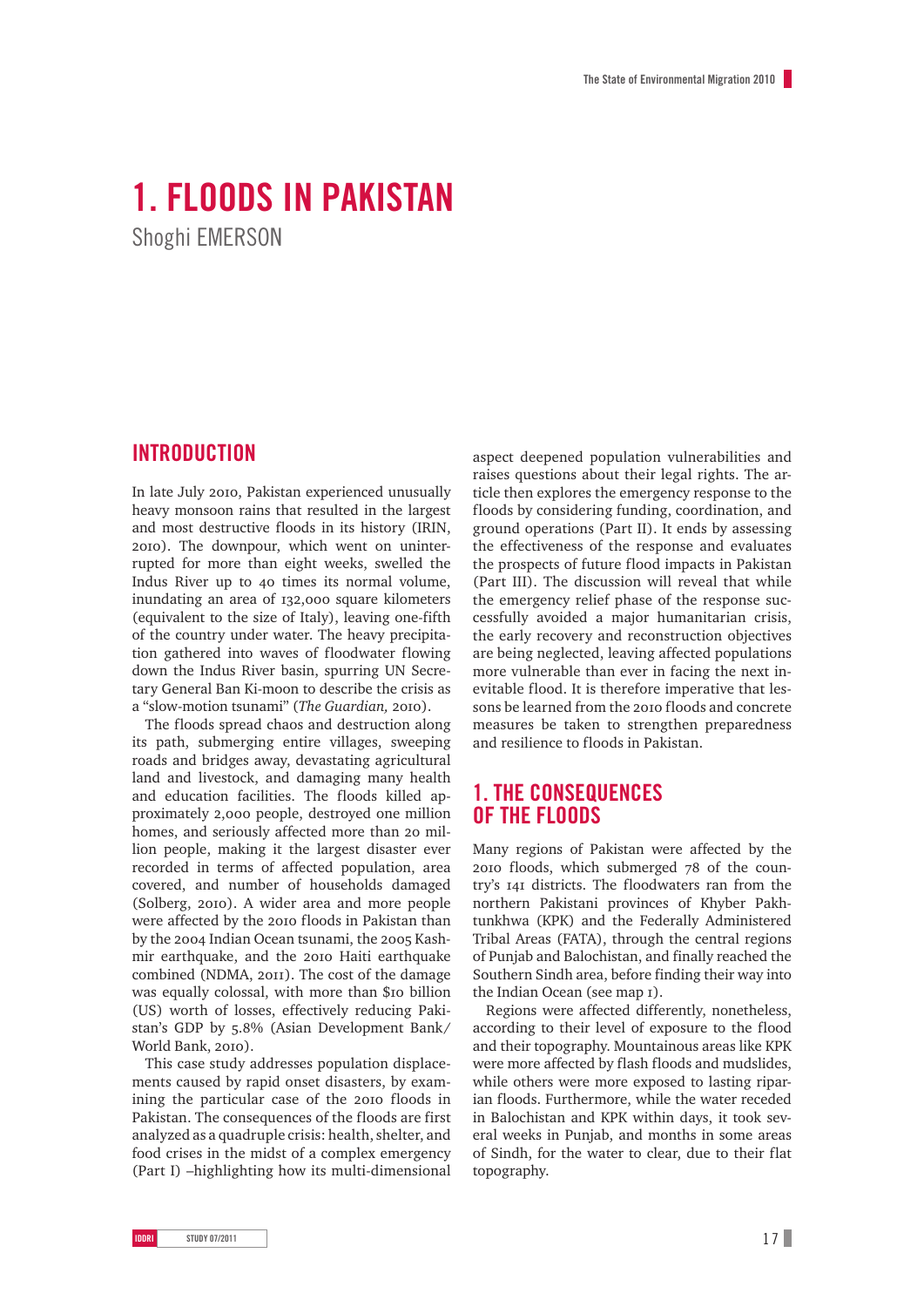



Source: OCHA 2010

## 1.1. Floods as a quadruple crisis

Floods are fast-onset disasters caused by prolonged heavy precipitation, which can affect populations both directly and indirectly (IPCC, 2007a). They provoke direct physical damage by causing deaths and injuries, damaging crops and destroying houses and infrastructure. They also affect people indirectly by disrupting agricultural production, contaminating water supplies, spreading diseases, and putting pressure on public resources and services. Floods are multi-dimensional crises, therefore, whose factors of impact (direct and indirect) often interact to produce cumulative effects. Thus, the consequences of the floods in Pakistan can be understood as a quadruple crisis: health, shelter, and food crises in the midst of a complex emergency.

### **1.1.1. The health crisis**

Floods are first and foremost a health crisis. They cause death through drowning and fatal injuries, contaminate clean water supplies, and foster vector-borne diseases. According to Pakistani government statistics, the floods affected 20,184,550 people, and resulted in 1,985 deaths and 2,946 injuries (Solberg, 2010). These data indicate that morbidity and mortality rates remained relatively low, despite the immense scale of the disaster. According to the final IASC report, the timely and effective delivery of emergency humanitarian aid can largely be credited for this success (ISAC, 2011:55).

By contaminating water supplies, floods provoke dehydration and diarrhoeal diseases such as cholera, typhoid, and rotavirus. They often combine with dehydration and undernourishment, morevover, to create a vicious cycle of susceptibility to infections that particularly affects children. Floods also favour the spread of infectious diseases like malaria, as the pools of stagnant water constitute prolific breeding grounds for disease-carrying insects and rodents (Ahern, 2005).

In Pakistan, outbreaks of acute respiratory infections (ARI), typhoid, malaria, hepatitis A, conjunctivitis, skin infection and gastroenteritis were particularly feared in the aftermath of the floods (Solberg, 2010). World Health Organization (WHO) data shows that out of the 5.3 million consultations it conducted, 13% were for acute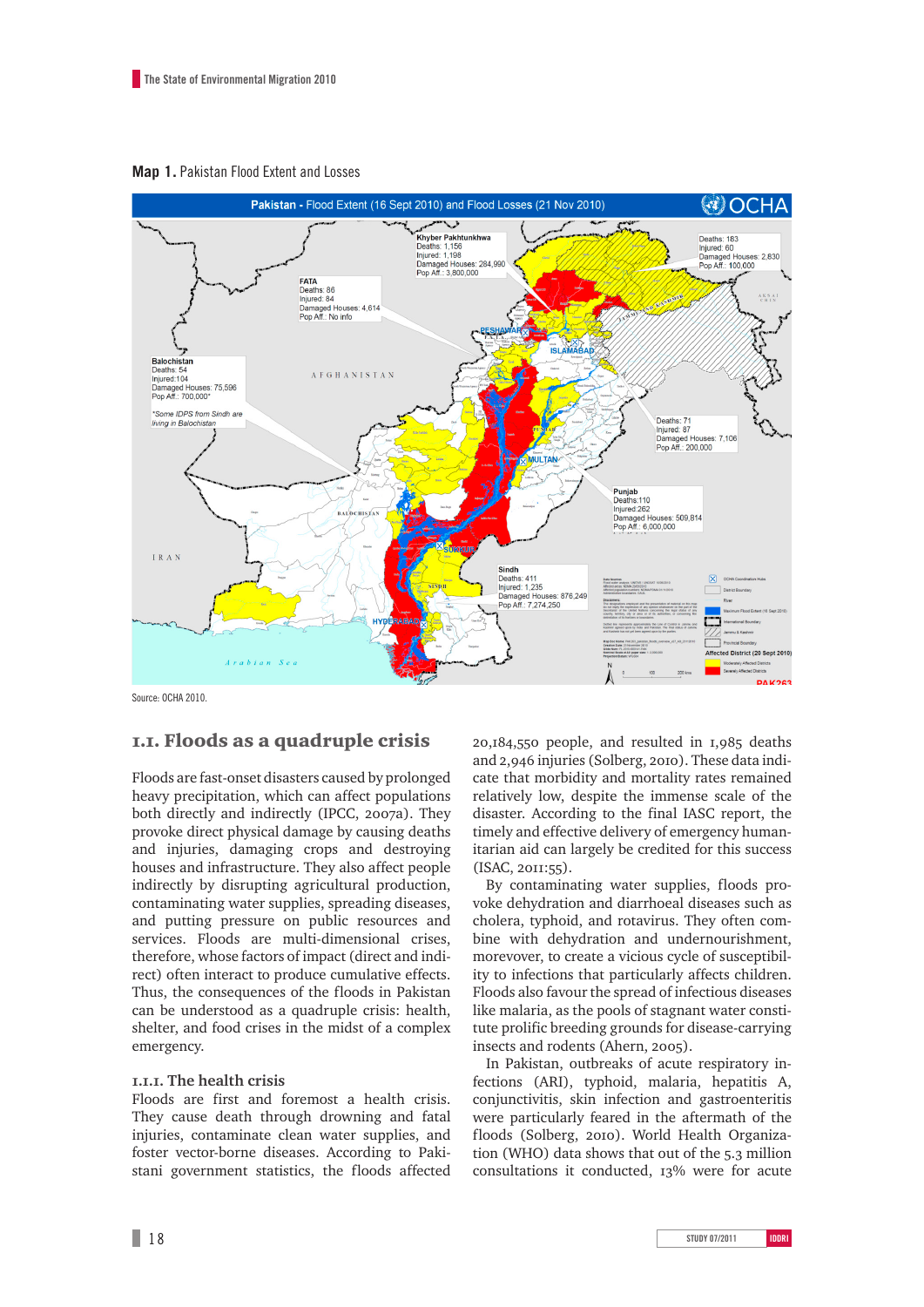diarrhoea, 15% were for ARI, 18% were for skin disease, and 3% were for suspected malaria (WHO,  $20<sub>10a</sub>$ 

Floods can also have substantial mental health impacts, although no studies were found for this case, such as post-traumatic stress syndrome, depression, anxiety, and even suicide (Ahern, 2005:38). In addition, the floods had indirect health impacts in Pakistan by damaging or destroying 515 of the 3,000 hospitals and clinics present in the affected districts, further aggravating the vulnerability of local communities to health risks (NDMA, 2011).

#### **1.1.2. The shelter crisis**

Although the health crisis was contained, millions of people lost their home in the flood. A total of 1,744,471 houses were destroyed, which will amount to a total cost of some \$1.5bn (ADB/WB, 2010). About 12 million people were left homeless as a result and were forced to seek refuge along roadsides, in public buildings, within host communities, or in displacement camps (UN, 2011). In total, about 3.4 million people were forced to flee their area to live in some 5,928 relief camps (UNHCR, 2011a).

According to a WHO survey conducted in the 29 most severely-affected districts, close to 90% of households were forced to move for at least 2 weeks after the floods, with over half having living in an Internally Displaced People (IDP) camp at some point. Most displaced populations also remained in their area of origin – with only 17% moving away. Finally, once they relocated to an IDP camp, the majority of IDPs stayed put, as shown in Table 1; the paths taken by those who moved repeatedly were not captured in the survey (WHO, 2011).

### **Table 1.** Movements of flood-affected IDP (after relocation to IDP camp)

| Stayed in one place     | 64%  |
|-------------------------|------|
| Moved once              | 34%  |
| Moved more than 5 times | 2.5% |

Source: WHO, 2011.

UNHCR data also shows that IDPs mostly gathered in small groups after the floods, with the average camp size being 264 IDPs and the largest camp holding 20,000 people (UNHCR, 2010). With regards to camp management, the Pakistani authorities headed half the camps, a quarter lacked any central management, and the rest was organized by local NGOs, the Army, or individuals. The location of camps also varied, as shown in Table 2.

#### **Table 2.** Camp Locations

| <b>Sites</b>                     | % of camps |
|----------------------------------|------------|
| <b>Schools</b>                   | 39%        |
| Other public buildings           | 10%        |
| <b>Tents</b>                     | 28%        |
| Spontaneous roadside settlements | 11%        |
| <b>Other</b>                     | 12%        |
|                                  |            |

Source: UNHCR, 2010.

Then again, it is very difficult to draw a detailed picture of population movements, in part due to the sheer size of the disaster and because data was not systematically collected. Nevertheless, the International Organization for Migration (IOM) is now rolling out a "displacement-tracking matrix", which will enable detailed data about population displacements to be gathered systematically and centralized in a common database (IOM, 2011b).

#### **1.1.3. The food crisis**

Thirdly, the floods brought about an acute food crisis by destroying many crops shortly before harvesting season. This caused prices to increase at the very moment that the purchasing power of the affected population fell sharply. On the one hand, the floods reduced the *availability* of food by destroying agricultural production. About 80% of food reserves were lost, 2.4 million hectares of standing crops (worth \$1 billion) were destroyed (including a third of the rice planted in 2010), and hundreds of thousands of livestock and poultry were killed (WFP, 2010). According to the World Bank, the damage inflicted on the agricultural and fisheries sectors amounts to about \$5 billion, roughly half the total cost of the damage (ADB/WB, 2010).

On the other hand, the food shortage was compounded by a reduced *accessibility* to food. By submerging land, sweeping away stores of feed and seed, and destroying irrigation systems, the floods hindered agricultural production and deprived rural communities of their unique sources of livelihoods. As 80% of the affected populations depended on agriculture for their income, millions became dependent on food aid – especially those families forced to flee to IDP camps (IASC, 2011:43).

As a result, the floods gravely stressed food security and increased under-nutrition, a condition that also exacerbates vulnerability to diseases (Black et al, 2008). UNICEF reported that six months after the floods, 22% of children aged 6-59 months in Sindh were still suffering from acute malnutrition, well above the WHO's 15% emergency threshold level (UNICEF, 2011a).

The floods wiped out years of development and aggravated the inequality that is endemic in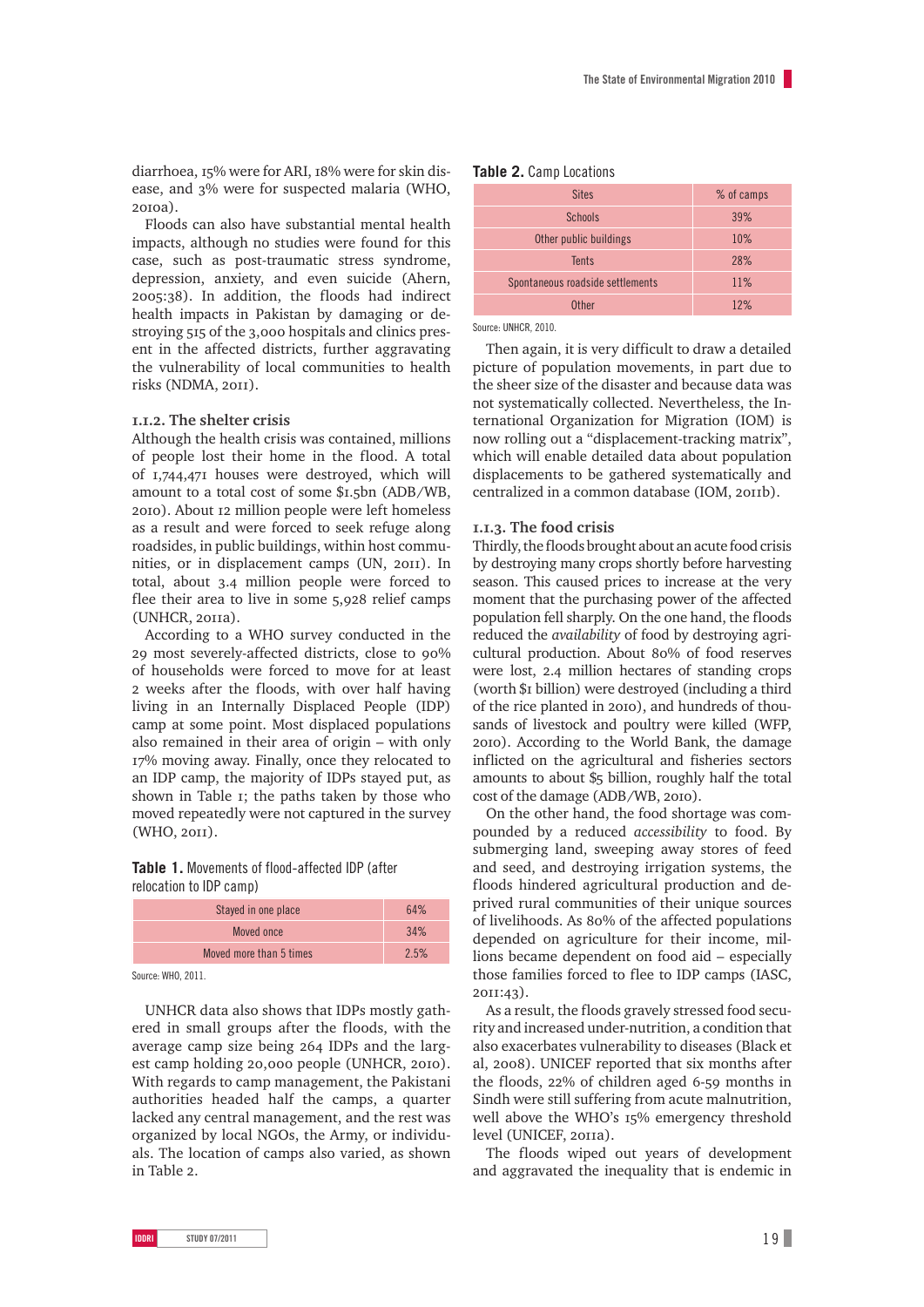Pakistan: two percent of households control more than 45% of the land in the country (World Bank, 2011). The cataclysmic results of the floods further marginalized poor and vulnerable populations, leaving most farmers without productive land and severely curtailing access to vital services that would normally serve as a safety net in difficult times.

### **1.1.4. A complex emergency**

Finally, a "complex emergency" occurred in areas of military conflict that were also affected by the floods. The precarious security situation in Northwest Pakistan aggravated the risk of negative outcomes from the natural disaster. The region is embroiled in the "War on Terror" pitting national and international security forces against Taliban insurgents, and over 2.4 million people have been internally displaced by the fighting (HRCP, 2010).

Conflict-induced IDPs were "among the most vulnerable groups in flood-affected areas" (IDMC, 2010). Many had only just recently resumed farming activities when the floods destroyed their crops. Furthermore, the most severely affected areas were precisely those where people displaced by conflict and human rights abuses had sought protection. Finally, the precarious security slowed the delivery of emergency relief. Tellingly, the highest mortality rates occurred in areas controlled by Islamist militants: for example, KPK province experienced mortality rates 10 times above the national average (WHO, 2010b).

It is clear that floods are multidimensional crises with wide-ranging consequences for affected populations. But how do underlying vulnerabilities interact with the crisis itself to trigger migration? The context of social vulnerability that paved the way for mass displacement in the wake of the floods will be now examined, in line with the legal rights that protected them.

## 1.2. Vulnerabilities and rights

The relationship between floods and migration is non-linear, but contingent on the vulnerability of the affected group or individual. Vulnerability refers to "the totality of relationships in a given social situation producing the formation of a condition that, in combination with environmental forces, produces a disaster" (Oliver-Smith, 2006). That is to say that disasters are socially produced, in so far as environmental hazards only become disasters when the social, economic, and political resources "to anticipate, cope with, resist, and recover from the impact of a natural hazard" are exhausted (Blaikie, Cannon, and Wisner, 1994:9). Population displacements, therefore, depend on the level of exposure to the flood, as well as on the ability to resist or adapt to its effects.

Vulnerability to environmental disasters, furthermore, is determined by four categories of factors: (i) individual factors, such as the level of health or socio-economic standing of a person; (ii) community-level factors, such as the presence of water and sanitation infrastructure in a locality and egalitarian access to drinkable water; (iii) access to information, which is facilitated by early warning systems and democratic institutions; and (iv) geographical factors, such as the proneness of low-lying river basin areas to floods (Adger, 2006).

The floods impacted Pakistani communities so markedly not solely because of their wide extent, but also because of the high vulnerability of the exposed population. The floods took place in flood-prone areas, and where communities had little access to information and similarly meager resources with which to cope or adapt. The people most severely-affected were predominantly small farmers and unskilled laborers that are reliant on agriculture for subsistence and live close to, or below, the poverty line. In addition, children were most affected by infectious diseases due to their inherent physiological vulnerability. Lastly, political instability and insecurity also contributed to this climatic event becoming a "complex emergency".

Responses to floods may vary, including *flight* and *evacuations* of people from harm's way, temporary *displacements, resettlements* to new homes, or *migration* to new (and usually distant) areas (Oliver-Smith, 2006). Moreover, such responses are often linked with one another. In Pakistan, for example, people initially fled or were evacuated by the Army, many were then placed in camps; and upon leaving camps, some resettled to new homes, while those who could not return to their area of origin simply migrated elsewhere (though detailed figures on such patterns are not available).

The vast majority of Pakistani displaced also did not cross an international border, which is a prerequisite to be granted the "refugee" status. The populations displaced by the floods in Pakistan, therefore, are not refugees but environmentallyinduced internally displaced peoples (IDPs).<sup>1</sup>

Although not a legal category as such, IDPs are more and more recognized in international law.

**2 0 study 07/2011 IDDRI** 

<sup>1.</sup> IDPs are those "forced or obliged to flee or to leave their homes or places of habitual residence, in particular as a result of or in order to avoid the effects of armed conflict, situations of generalized violence, violations of human rights or natural or human-made disasters, and who have not crossed an internationally recognized State border. (1998 UN Guiding Principles on Internal Displacement)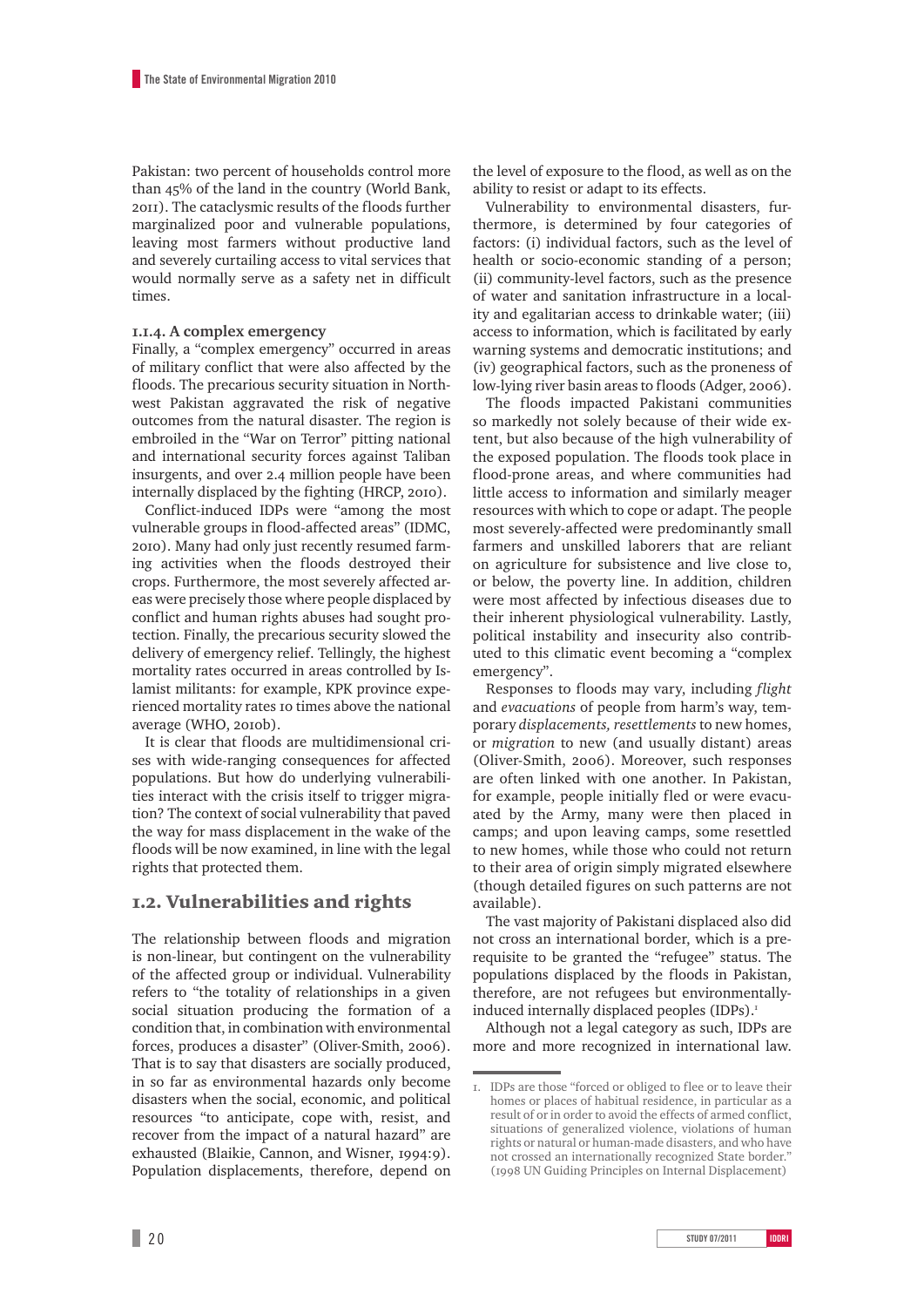Certain legal documents do indeed provide protection to them, such as the 1998 United Nations (U.N.) Guiding Principles on Internal Displacement, which sets clear rules to protect their human rights.<sup>2</sup> But they remain instruments of soft law devoid of clear enforceability. While such principles have gained general acceptance and authority, and were broadly respected during the Pakistani floods, it is important to note that the Pakistani Government labeled flood victims "flood affectees" – restricting the IDP category to those affected by military conflict in the Northwest (IASC, 2011).

# **2. Response to a historic catastrophe**

Underlying social vulnerabilities and the legal context shape much of how the flooding disaster unfolded. But how did the emergency response play out on the ground?

The 2010 floods in Pakistan occurred with such speed and on such a scale that few governments could have faced it alone. With over half the country's districts affected, the sheer geographical scale and the number of affected people by the flood made the humanitarian response one of the biggest and most complex ever conducted by the humanitarian community (IASC, 2011).

## 2.1. Timetable of the response

The timetable of the response to the floods was organised in three phases: (1) a "rescue & relief" phase focused on immediate emergency operations, to prevent epidemics and provide emergency food and shelter, which started with the floods and ended in January 2011; (2) an "early recovery" phase to help affected populations rebuild their houses, restore their livelihoods, and restore basic health and education services, which also started with the floods and is expected to end at the end of 2011; and (3) a "reconstruction & rehabilitation" phase to rebuild all the remaining damage, which started in January 2011 and is expected to be completed within three to five years (OCHA, 2010). According to the Damage and Need Assessment conducted by the World Bank and the Asian Development Bank, the costs of the floods are as follows:

#### **Table 3.** Total Cost of the floods (in \$US)

| <b>Phase</b>                             | <b>Funding</b>                |
|------------------------------------------|-------------------------------|
| <b>Emergency Relief</b>                  | \$928 million                 |
| <b>Early Recovery</b>                    | \$956 million                 |
| <b>Reconstruction and Rehabilitation</b> | \$6.8 billion - \$8.9 billion |
| <b>TOTAL</b>                             | $$8.6 - $10.7$ billion        |

Source: ADB/WB, 2010.

## 2.2. Funding

The Pakistani authorities quickly solicited the help of the international community as the colossal scale of the floods became apparent. A first appeal was launched in early August 2010 for \$459 million to respond to the immediate relief needs of the flood-affected populations. In November, the UN Office for the Coordination of Humanitarian Affairs (UNOCHA) launched the "Pakistan Floods Emergency Relief and Early Recovery Response Plan" (PFRERRP), which called for \$1.96 billion to finance the first two phases of the response. To date, only \$1.3 billion (69.7%) of funds requested have been raised, and only 34% of the early recovery components having been financed (OCHA Financial Tracking Service, 2011).

 These funds have been the main source of finance for the international relief efforts. They have been directly distributed to UN Agencies, international organisations and INGOs/NGOs to fund projects on the ground, but have not been routed through Pakistani government channels (NDMA, 2011). In addition to international funds, help came in the form of rescue operations, medical supplies, food, clothing, non-food items (NFIs) and shelter kits from various countries, donor agencies, NGOs, the private sector and individuals.

In spite of these donations, the brunt of the cost of the floods is being born by the Pakistani government, especially as it now enters into the "reconstruction & rehabilitation" phase of the response. The immense cost of the disaster has placed an extreme burden on public finances in Pakistan (ADB/WB, 2010).

## 2.3. Coordination

In Pakistan, natural disasters are managed by the National Disaster Management Authority (NDMA), which is mandated to oversee and coordinate all disaster response activities. At the national level, it coordinated the evacuation and rescue operations of the Army and established a logistic flow system to dispatch relief goods to affected areas. Relief goods were first centralised at the Pakistani Air Force "main operating base" in

<sup>2.</sup> Also provide similar guidelines for action: the IASC Operational Guidelines on Human Right and Natural Disasters, the Humanitarian Charter, and Minimum Standards in Humanitarian Response.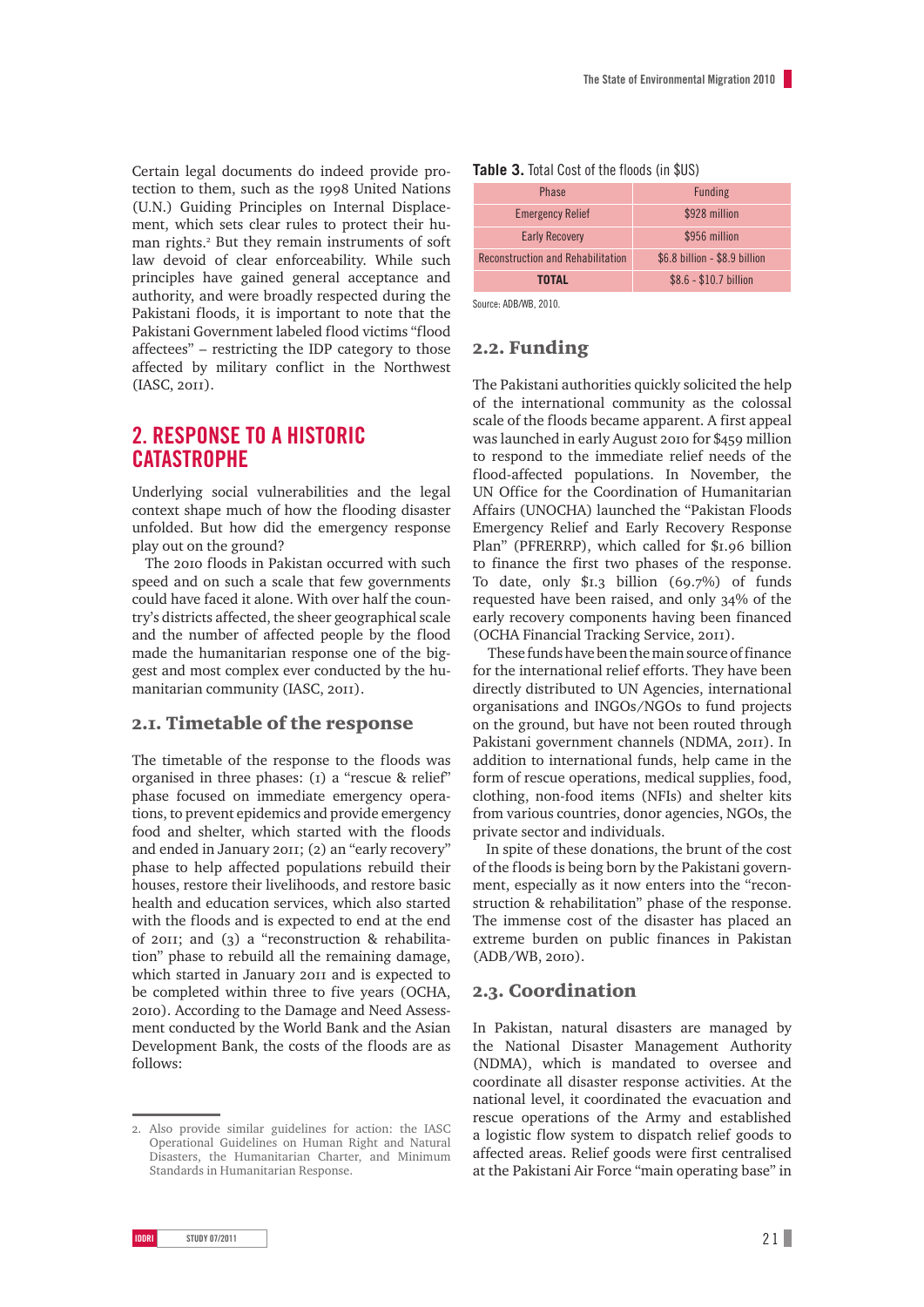Chaklala, then dispatched to provincial "forward operating bases", and transported to "district nodal points". From district nodal points, relief assistance was transported to affected areas by helicopter, boats, trucks or mules (NDMA, 2011). By and large, these early first-response operations are credited with having prevented massive loss of life (IASC, 2011:33).

Within a few weeks, the vast array of actors who came to operate on the ground were organised into clusters, as requested by the 2005 humanitarian reform. Local and international non-governmental organizations, international organizations, UN agencies and foreign aid agencies all worked to support the Pakistani authorities. The UN and its partner NGOs formed 10 clusters, each with a specific mandate and lead organisation at its head (see Table 4).

|  |  |  |  | Table 4. Clusters and lead organisations |
|--|--|--|--|------------------------------------------|
|--|--|--|--|------------------------------------------|

| <b>Cluster</b>                      | <b>Lead organisation</b>                               |
|-------------------------------------|--------------------------------------------------------|
| Agriculture                         | <b>Food and Agricultue</b><br>Organization (FAO)       |
| Camp coordination and management    | <b>UN High</b><br>Commissioner for<br>Refugees (UNHCR) |
| Community infrastructure            | <b>UN Development</b><br>Program (UNDP)                |
| Education                           | <b>UNICEF</b>                                          |
| Food                                | <b>World Food Program</b><br>(WFP)                     |
| Health                              | <b>WHO</b>                                             |
| Logistics                           | <b>WFP</b>                                             |
| <b>Nutrition</b>                    | <b>UNICEF</b>                                          |
| Shelter and non food items (NFI)    | <b>IOM</b>                                             |
| Water sanitation and hygiene (WASH) | <b>UNICEF</b>                                          |

Source: OCHA, 2010.

#### 2.4. Humanitarian response

The humanitarian response has sought to meet three overarching objectives: implementing the "survival strategy" to prevent excess mortality and morbidity, restoring livelihoods, and re-establishing community services (OCHA, 2010).

*The Health Cluster* carried out 25 million medical consultations through the Disease Early Warning Systems (DEWS). With the help of its partners, the WHO also set up 1,400 mobile health clinics in disaster zones, which have treated 5.7 million people (WHO, 2010b). Medical teams have been primarily treating skin diseases, acute diarrhoea, respiratory infections and suspected malaria. They have also been running immunization programs as well as providing health education and maternal care

(WHO, 2010b). Six months after the floods, threequarters of households reported a flood-related health issue, but almost all reported sufficient access to basic healthcare (WHO, 2011:13-14).

*The Food Cluster* was able to nearly triple its food emergency distributions from three million to eight million beneficiaries by October 2010, thereby preventing millions from temporary hunger (IASC, 2011:34). *The Nutrition Cluster*, for its part, has focused on screening and treating children for malnutrition (UNICEF, 2010). From October onwards, it substantially expanded its nutrition programs: especially in Southern Pakistan, UNICEF established a total of 625 Feeding Centres for the management of severely malnourished children, as well as 602 Supplementary Feeding Programmes (UNICEF, 2011a.). So far, 1.3 million young children have been screened, and 55,921 out of 89,832 severely malnourished, 155,000 out of 301,000 moderately malnourished and 95,131 out of 180,000 pregnant and lactating women have been treated in feeding centres (OCHA, 2011b:3). UNICEF also provided 8.5 million children with Vitamin A supplements (UNICEF, 2011a).

*The Water Sanitation, and Hygiene (WASH) Cluster* has worked to reduce the vulnerability of affected populations to water-related diseases, by improving access to safe drinking water and sanitation, and raising hygiene awareness. UNICEF and its 172 reporting organisations have provided clean water to 3.5 million people daily (mainly by installing and repairing hand pumps) and sanitation facilities to 1.9 million people. By January 2011, it had also provided hygiene kits to nearly 6.5 million people and distributed thousands of buckets and jerry cans (USAID, 2011). On the whole, the absence of major outbreaks of water or sanitationrelated diseases highlights the success and benefit of the WASH aid (IASC, 2011).

*The Shelter and NFI Cluster*, headed by IOM, provided emergency shelter to families made homeless by the flood, and has since been helping them rebuild their homes. During the floods, the cluster distributed one million tents and tarpaulins, mostly in the provinces of Punjab, Sindh and KPK – still, only accounting for 67% of the emergency shelter needs. In addition, it provided substantial non-food items (NFIs) that included 438,600 bedding sets, 603,200 kitchen sets and 94,500 tool kits (IOM, 2011b). As part of its "winterization strategy", moreover, it distributed more than 2.5 million blankets to help households get through the cold winter (IOM, 2011a).

Since March 2011, the Cluster has focused on "Early Recovery" efforts to rebuild houses and support sustainable returns. Households with completely destroyed houses (60% or more damaged)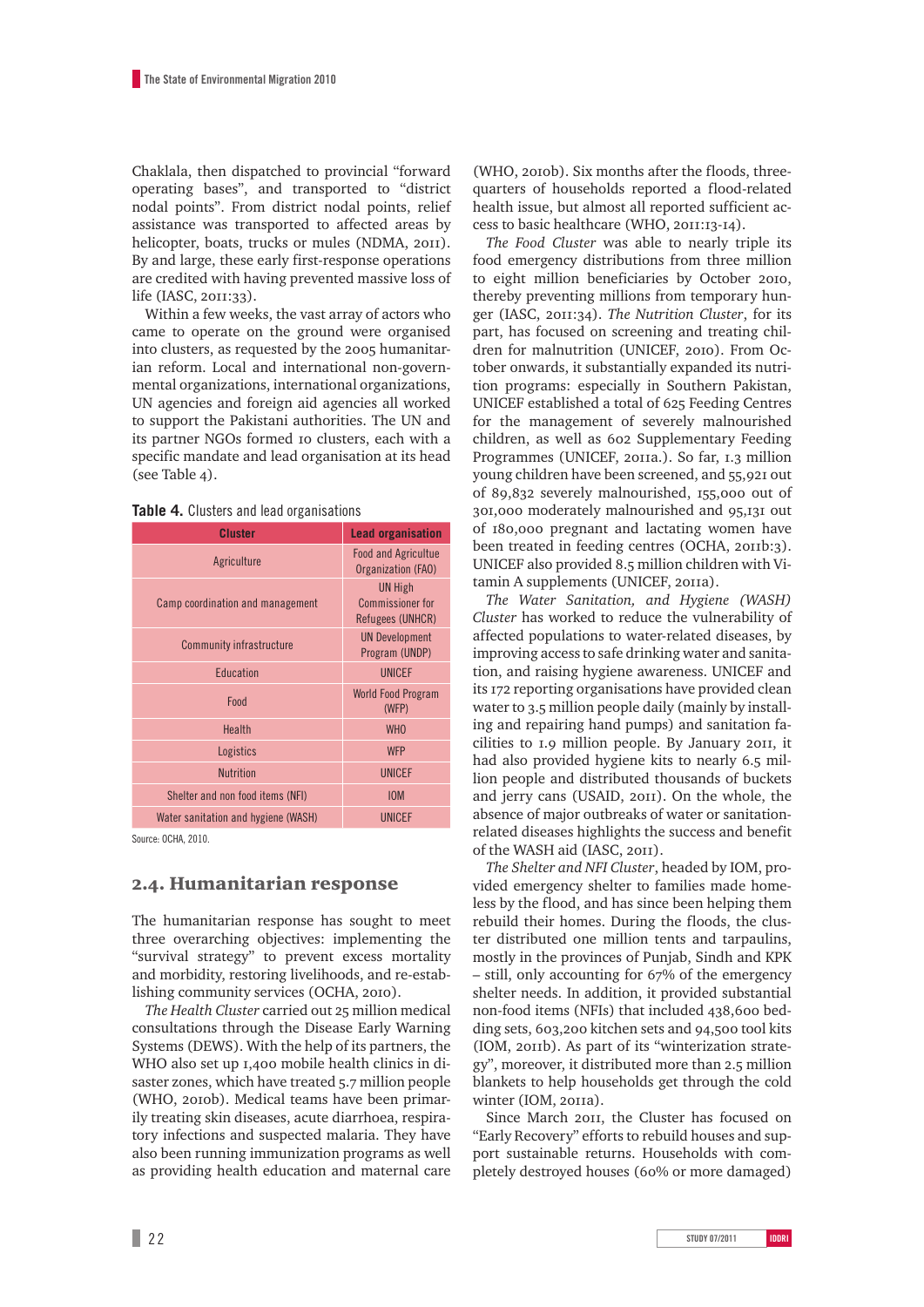have been helped to move out of their emergency shelter and into solid "one-room" or "transitional" shelters. Transitional shelters are wooden lightweight structures that can be relocated, and are aimed to those who cannot yet return to their area. One-room shelters are simple traditional structures made from mud or brick, which can progressively be upgraded with more rooms to form a home once finances are available. The cluster has used work-for-food programs and cash hand-outs (WATAN cards) in order to support the recovery of the local economy. It has refrained from conducting key-in-hand projects, while providing technical assistance and ensuring the fluid supply of locally sourced materials (NDMA, 2010).

Furthermore, other clusters have worked to restore livelihoods where crops and livestock have been destroyed and land inundated. *The Agriculture Cluster* has distributed seeds (wheat and vegetable) as well as fertilizers for the winter planting season to over 768,000 households. Some 320,000 households have also received livestock feed to prevent further losses of animals. As a result, the latest estimates show that agricultural production in flood-affected areas will reach 90% of pre-flood levels (NDMA, 2010:38-39). Finally, the response sought to restore basic community services. *The Education Cluster*, for example, repaired about 1,000 flood-damaged schools, trained 8,000 teachers in disaster risk reduction, and established Temporary Learning Centers that benefited nearly 300,000 children. UNICEF also established about 1,000 Child Friendly Spaces (CFS), which today provide educational and recreational activities as well as psychosocial support to 411,000 children. In addition, it plans to install 500 Transitional School Structures (TSS) in flood affected areas in 2011 to ensure access to quality education for children whose schools were damaged or destroyed by the floods (UNICEF, 2011b).

# **3. The Current situation and future prospects**

## 3.1. Assessing the response

The emergency relief phase of the response was successful, as a major food crisis or epidemic outbreaks were avoided, despite being undertaken in difficult circumstances. Aid was sent to areas that were either under water, in mountainous regions cut off by damaged bridges, or in areas where the Taliban insurgency was under way. Conversely, it has been reported that aid distribution was subordinated to political interference in some instances,

and that organisations with ties to radical Islamic organisations such as Lashkar-e-Taiba engaged in relief and rescue operations, raised funds, and set up camps (*Times of India*, 2010).

In addition, most IDPs have now left relief camps. In the aftermath of the floods, 3.4 million people were displaced and forced to live in some 5,928 relief camps. Six months after the floods 166,000 people still lived in more than 240 camps and spontaneous settlements (UNHCR, 2011a). Today, 97% of displaced populations have left relief camps. Some areas remain under water, however, such as in Sindh and Balochistan, where approximately 53,075 acres of land are still inundated with half a metre of floodwater. In these provinces, 60 relief camps continue to host a total of 53,168 flood affected IDPs, while all other provinces are now showing 100% rates of return (NDMA, 2011).

But due to the scale of the destruction, many returnees have not been able to live in their own homes. As of January 2011, more than half the IDPs had returned to their original homes, but a third were still living in tents, while the remaining 15% were living with host families or in rented accommodation in their area of origin, according to a survey conducted by UNHCR in Sindh (UNHCR,  $201<sub>1</sub>b$ ).

Early recovery and reconstruction objectives, on the other hand, have only partially been met thus far. A year after the floods, affected populations report ongoing needs across all sectors, with the most pressing issues being permanent shelter (54.0%), economic support (28.5% for loans to restart farms or businesses and 23.3% for employment), and food (31.3%) (WHO, 2011). The main impediments are by-and-large financial and organisational insufficiencies, as only 34% of the requested funds for early recovery have been raised from donors to date, and most clusters have inadequate strategic plans (IASC, 2011:42). As detailed below, the funding gap particularly affects the housing and agricultural sectors, as well as health and education (OCHA, 2011a).

| Table 5. Funding gap for early recovery (in \$US) |  |
|---------------------------------------------------|--|
|---------------------------------------------------|--|

| <b>Sectors</b>                | <b>Balance needs</b> |
|-------------------------------|----------------------|
|                               | 79,000,000.00        |
| Agriculture and Food security | 20,819,870.00        |
| <b>Health and Nutrition</b>   | 44,958,230.00        |
| <b>Water and Sanitation</b>   | 32,811,052.00        |
| Education                     | 44,079,573.95        |
| <b>Housing</b>                | 118,601,921.00       |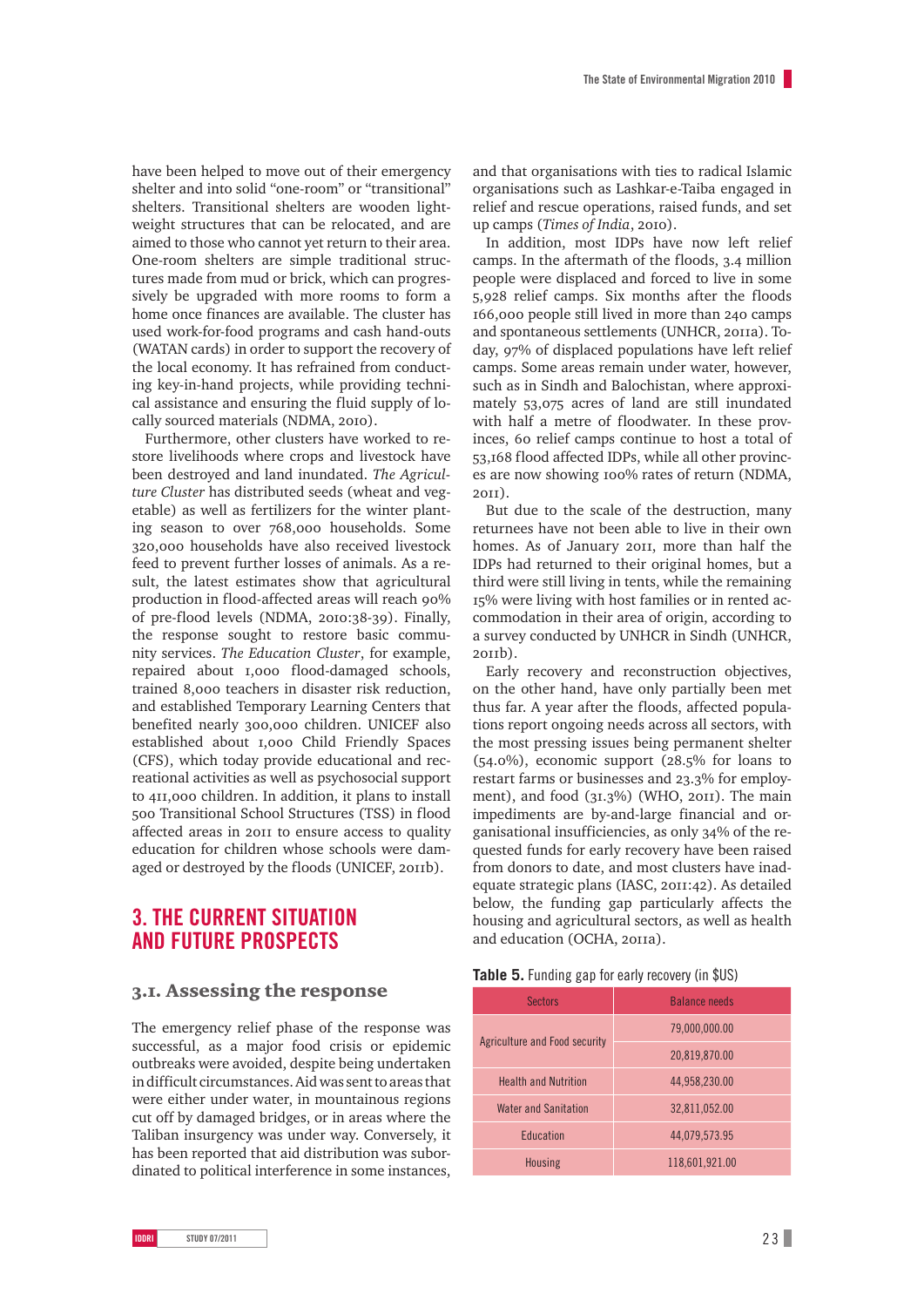| 10,536,000.00  |
|----------------|
| 12,030,000.00  |
| 25,000,000.00  |
| 10,665,000.00  |
| (4,316,500.00) |
| 4,909,582.00   |
| 14,000,600.00  |
| 413,095,328.95 |
|                |

Source: OCHA, 2011a.

Limited financial resources have meant that few houses have been rebuilt. Only 40,500 one-room and transitional shelters have now been constructed, out of the 1.7 million homes damaged or destroyed by the floods. Likewise, the current commitment to help build 247,000 solid shelters by the end of the year would only meet 31% of the total needs (UN, 2011). This shows that there remains a clear and dire need for increased funding if the shelter crisis is to be resolved.<sup>3</sup> In addition, many houses are being rebuilt in dangerous riverbank areas, while many people without land rights have been returning home to find themselves without a place to plant or rebuild a house (OCHA, 2011b).

Moreover, basic social services remain disrupted in flood-affected areas (UNICEF, 2011b). Concerns subside about the potential outbreak of epidemics, while many people still lack food assistance, safe drinking water, and permanent shelter, particularly in Sindh. Local communities are also facing the challenge of re-establishing their source of livelihood and rebuilding destroyed infrastructure. In addition, Pakistan hosts 1.25 million IDPs, as well as 1.8 million refugees from Afghanistan (IOM, 2011c:119). These populations are particularly vulnerable to environmental disasters and underscore the continuing risks created by complex emergencies in Pakistan.

## 3.2. Climate change and preparedness

Early recovery activities must transition as seamlessly as possible to support long-term reconstruction and avoid leaving affected populations in an even more vulnerable position to face the next disaster. Indeed, future prospects do not bode well for floods in Pakistan. It already is a disaster hotspot and one the most flood-prone countries in the world. Unfortunately, climate change will only worsen the trend, forcing ever-larger numbers of people off their land. It will intensify monsoons, with up to 20% more rain falling in South Asia by 2050. Melting glaciers will increase the risk of flooding during the wet season and drought in the dry-season, particularly in South Asia (IPCC, 2007b). Global warming will also cause extreme weather events to increase in intensity and frequency, with category 5 tropical storms expected to triple over the next century (Knutson and Tuleya, 2004).

Climate change is also set to cause more epidemics and malnutrition (IFPRI, 2009), as crop yields will fall by 30% in South Asia over the next 40 years (IPCC, 2007a:11), and diarrhoeal and infectious diseases will affect more people due to higher temperatures and humidity levels (WHO, 2009:24-25). This in turn will erode the systems sustaining health and may lead to conflicts over depleted resources.

Pakistan is therefore caught in a ratchet, as environmental factors steadily gain in strength while affected populations become ever more vulnerable. The 2010 floods have stretched the coping mechanisms of flood-affectees to their limit as many have reportedly sold whatever assets they owned to survive last year's disaster (IASC, 2011:45). It is therefore urgent to help the most vulnerable groups build up their resilience. Until now, the international response has largely focused on emergency relief, but a strong commitment to early recovery and reconstruction is absolutely necessary.

Pakistan must also improve preparedness. It must first build up national capacities and develop specific contingency plans for areas at risk. Since the floods, the NDMA has established a Strategic Planning Unit (SPU). The government has also set a goal to meet the Hyogo Framework for Action (HFA) on disaster risk reduction by 2015, and has established early warning systems for this purpose; flooding mitigation programmes are also being developed in collaboration with the UN (NDMA, 2011).

Pakistan must also strengthen its cooperation with external actors and improve cluster coordination. Indeed, reconstruction has been organised along cluster lines rather than having an integrated perspective at national and regional levels. An overarching strategy for reconstruction and rehabilitation as well as a comprehensive assessment of outstanding needs are both still lacking today in Pakistan. A major reason for this is that the NDMA and OCHA requirements for medium and long-term strategies have been inconsistent and changed over time (IASC, 2011:57). Also, while information was widely collected, it was often duplicated and not used for strategic purposes.

<sup>3.</sup> Nevertheless, the crisis has been resolved in certain regions, like in Gilgit-Baltistan where 100% of the caseloads have been covered.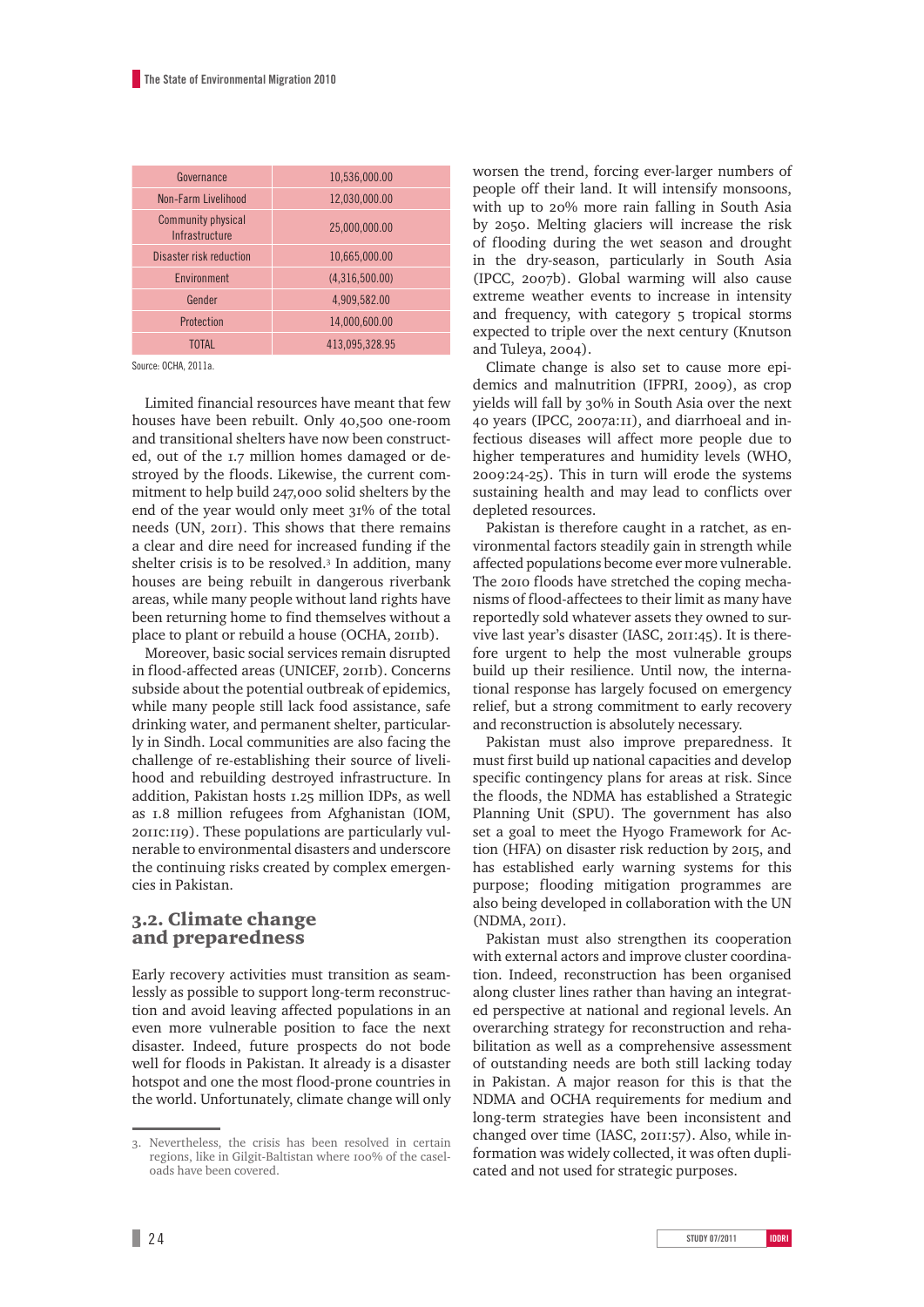The NDMA should, therefore, appoint a single unit to conduct continuous needs assessments during and after disasters to avoid duplications, while cluster leads must agree on standard assessment formats and methodology. IDPs must also be systematically tracked, to better target their needs (IASC, 2011).

## **Conclusion**

One year after the 2010 floods in Pakistan, a mixed picture subsides of the disaster response and future preparedness. The floods were of an unprecedented scale as the heavy monsoon rains of the North traveled the length of the country, washing away entire communities and forcing massive population displacements. Within weeks the humanitarian response grew to become the largest emergency operation ever staged, thereby preventing the crisis from enduring unnecessarily and avoiding many deaths.

Nevertheless, although the floodwaters may now have receded, the devastation remains. It is critical for recovery and reconstruction efforts to be maintained, and proper funding and strategic coordination to be provided, if the resilience of vulnerable communities is to be restored. The Pakistani authorities must also continue making headway towards institutionalizing disaster mitigation and integrated response to natural disasters, as well as improving preparedness.

Climate trends are unequivocal: floods will affect Pakistan with ever-greater frequency and severity. Therefore, the humanitarian community, local and federal governments, as well as local communities must learn from their shortcomings and better prepare for the next, inevitable disaster in Pakistan.❚